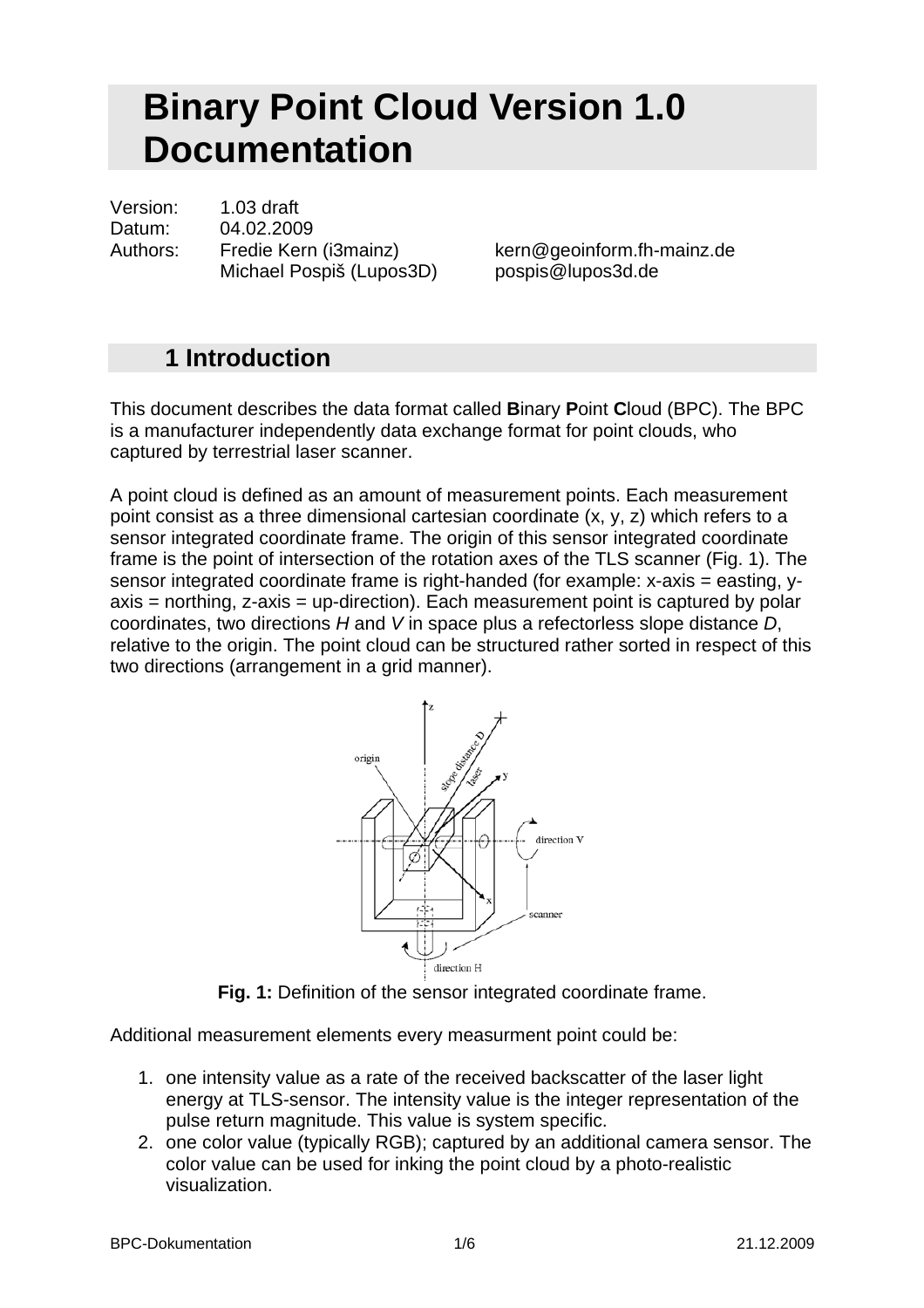With the BPC-format only one particular point cloud including meta-information per file can stored. The data, which are stored, are typically original measurements. If any corrections or reductions are applied to the measurement, and in which way, are not documented by the BPC-format.

The conception of the BPC-format follows the especial conditions of the terrestrial laser-scanning (limited measuring volume, limited resolution). It covers the main application area without following each one special case. It is a compromise between efficiently use of memory and efficient data processing and should be easy to implement. Using the XML-technology the BPC-format is easy to expand and will satisfy future requirements

# **2 Structure**

The BPC-format is composed of two parts. A BPC-file starts with the part including metainformation (ASCII). The second part includes the intrinsically measurement data using a binary coding.

## *2.1 part metainformation*



**Fig. 2:** Structure of the BPC-XML-Document (bpc.xsd).

The part of metainformation is stored and structured as a valid XML-document (Fig. 2). The XML-document is defined by a Document-Type-Definition (bpc.dtd) and XML-Schema (bpc.xsd).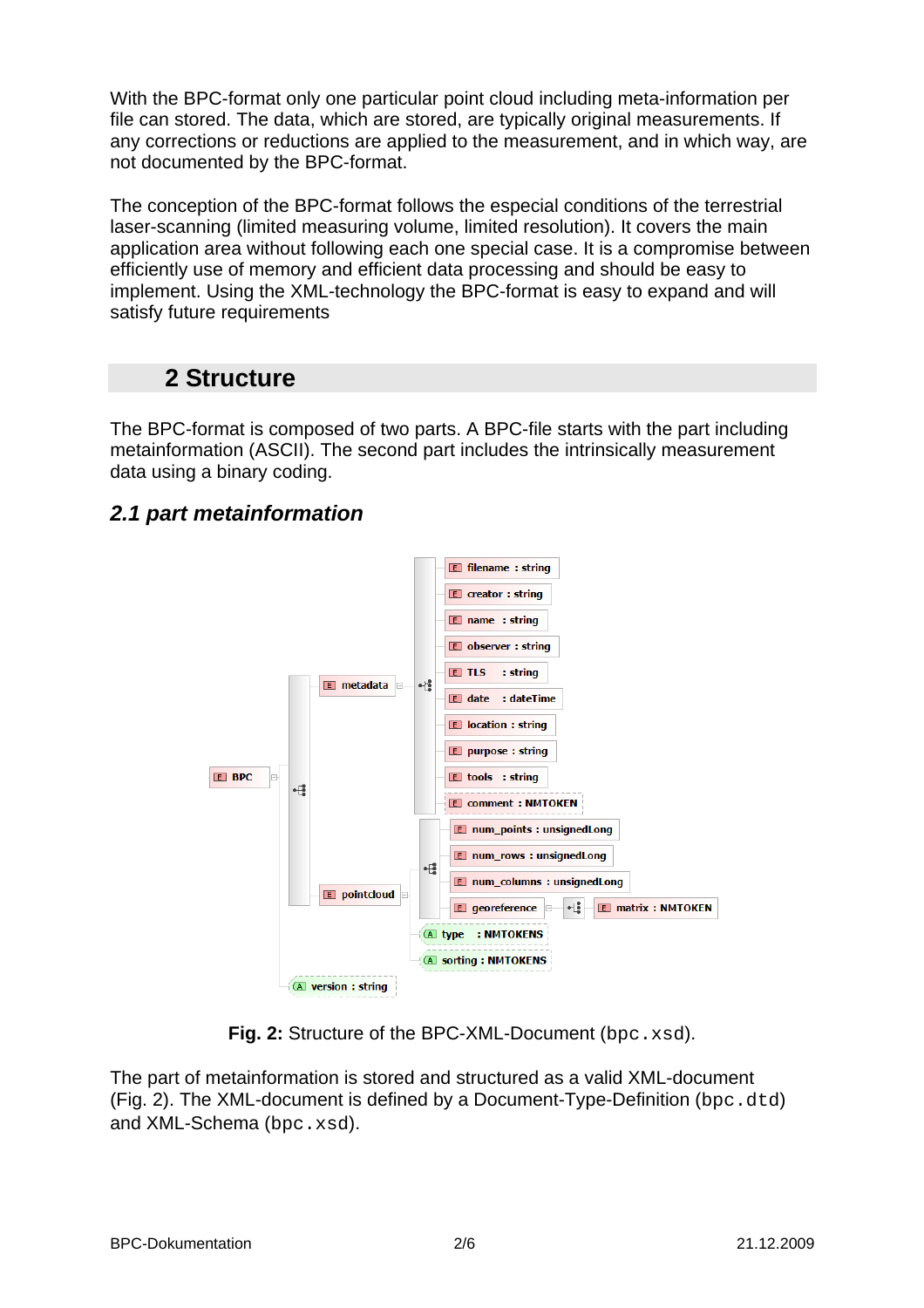The XML-document is grouped by the primary element name <BPC>. With the attribute version the version number of the BPC-file is specified. The monetary value is  $"1.0"$ .

There are two sections inside the XML-document. The first section is separated with the element name <metadata> and second with the element name <pointcloud>, includes technical information about data amount and arrangement in data part of file.

The important, but not strictly required, metadata declared with <metadata> are:

| <filename></filename> | Own file name.                                          |
|-----------------------|---------------------------------------------------------|
| <creator></creator>   | Information about the program, which created this file. |
| <name></name>         | What is it?                                             |
|                       | Possible information storing here are:                  |
|                       | point of observation                                    |
|                       | point number                                            |
|                       | point attribute                                         |
| $<$ TLS $>$           | Whereby the data was captured or processed?             |
|                       | Possible information storing here are:                  |
|                       | kind of sensor                                          |
|                       | serial number                                           |
|                       | sensor name                                             |
|                       | firmware                                                |
|                       | version                                                 |
| <observer></observer> | Who did it?                                             |
|                       | Possible information storing here are:                  |
|                       | name of observer                                        |
|                       | name of operator                                        |
|                       | name of software                                        |
| <date></date>         | When the data was captured or processed?                |
|                       | Date and time of observation.                           |
| <location></location> | Where the data was captured or processed?               |
|                       | Possible information storing here are:                  |
|                       | coordinates                                             |
|                       | object name                                             |
|                       | adress                                                  |
| <purpose></purpose>   | Why the data was captured or processed?                 |
|                       | Possible information storing here are:                  |
|                       | function<br>aim                                         |
|                       | intention                                               |
| <tool></tool>         | Which tools or algorithms are used?                     |
|                       | Possible information storing here are:                  |
|                       | support                                                 |
|                       | program                                                 |
| <comment></comment>   | Other unstructured and unsorted meta data.              |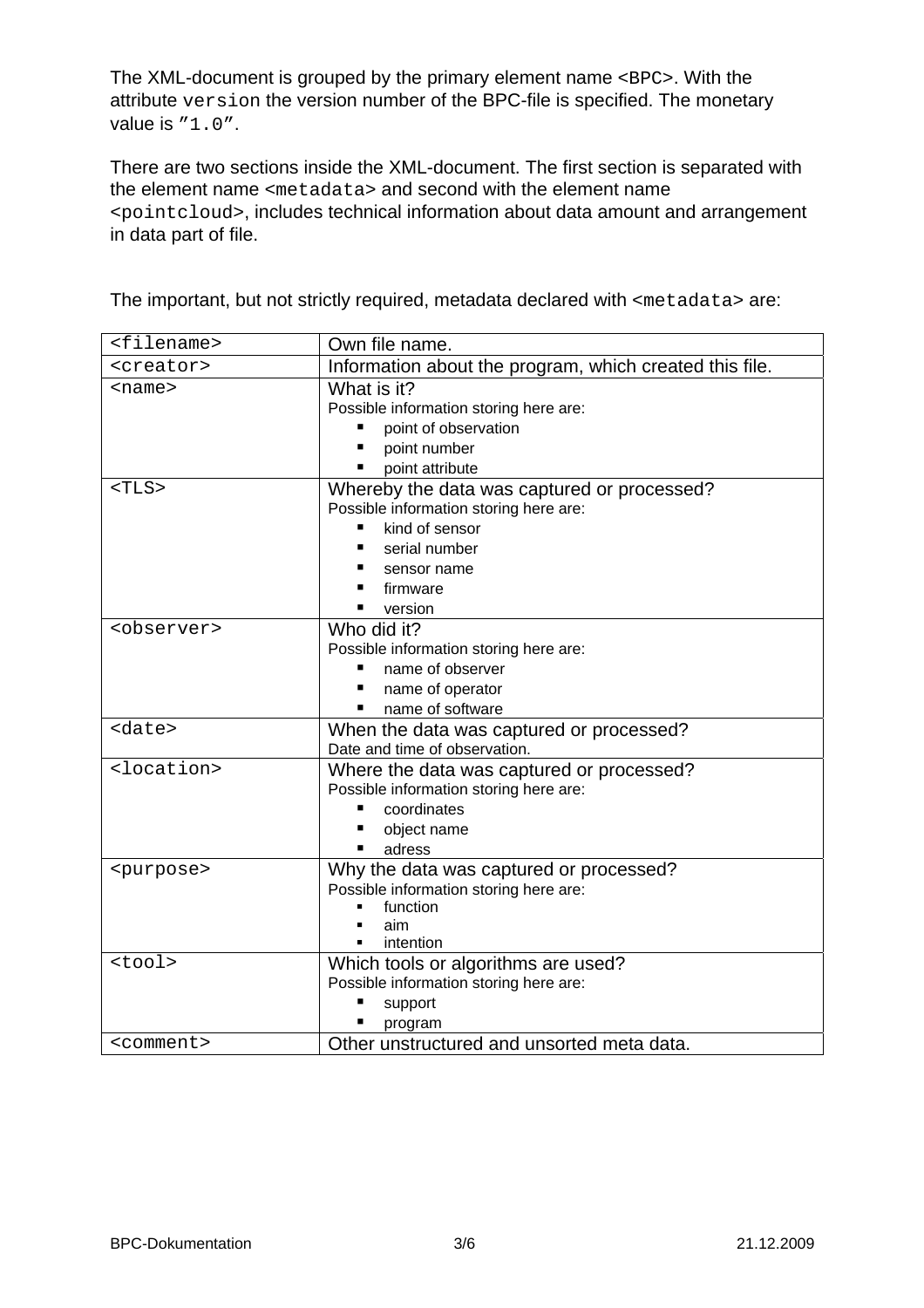For correct analyzing the second section the following attributes and elements of <pointcloud> are important and necessary (strictly required).

#### **Attributes of pointcloud:**

Kind of data type: type="xyzIrgb" | "xyz" | "xyzI" | "xyzIRGB" Kind of data arrangement: sorting="graticule" | *anything else*

About the effects of these attributes see below.

#### **Elements of pointcloud:**

```
Number of points in pointcloud: \langle and \rangle \langle \rangle \langle \rangle \langle \rangle \langle \rangle \langle \rangle \langle \rangle \langle \rangle \langle \rangle \langle \rangle \langle \rangle \langle \rangle \langle \rangle \langle \rangle \langle \rangle \langle \rangle \langle \rangle \langle \rangle \langle Number of rows and collumns in grid: <num_rows>, <num_columns>
Parameter of referencing the local 
coordinates of pointcloud in a 
reference frame: \langleqeoreference>
```
The 4x4-georeferencing-matrix T is organized in follow manner:

$$
\mathbf{T} = \begin{bmatrix} r_{1,1} & r_{1,2} & r_{1,3} & t_X \ r_{2,1} & r_{2,2} & r_{2,3} & t_Y \ r_{3,1} & r_{3,2} & r_{3,3} & t_Z \ 0 & 0 & 0 & s \end{bmatrix}
$$
  
with:  

$$
r_{i,j} = \begin{bmatrix} \text{elements of rotation matrix (including shearing and mirroring)} \\ \text{elements of translation vector} \\ t_i & \text{scale factor} \end{bmatrix}
$$

To transform the pointcloud data from local sensor system into global coordinate frame use the following formula:

homogenous coordinates:

$$
\mathbf{X}_{global}^{h} = \begin{bmatrix} S_{global} \\ Y_{global} \\ Z_{global} \\ S \end{bmatrix} = \mathbf{T} \cdot \begin{bmatrix} V_{total} \\ Y_{total} \\ Z_{total} \\ 1 \end{bmatrix}
$$

⎤

*global*

*x*

 $\overline{\phantom{a}}$ ⎥  $\overline{\phantom{a}}$  $\overline{\phantom{a}}$ 

⎤

*lokal*

 $\mathsf{L}$ 

*x*

⎦

cartesian coordinates:  $\overline{\phantom{a}}$  $\overline{\phantom{a}}$  $\overline{\phantom{a}}$ ⎦ ⎤  $\mathsf{L}$  $\mathsf{L}$  $\mathsf{L}$ ⎣  $\mathsf{L}$ +  $\overline{\phantom{a}}$  $\overline{\phantom{a}}$  $\overline{\phantom{a}}$ ⎦ ⎤  $\mathsf{L}$ ⎣ ⋅  $\overline{\phantom{a}}$ ⎥ ⎥  $\overline{\phantom{a}}$ ⎤  $\parallel$  $\|$  $\|$ ⎣  $\mathsf{L}$ =  $\overline{\phantom{a}}$  $\overline{\phantom{a}}$  $\overline{\phantom{a}}$ ⎦ ⎤  $\mathsf I$ ⎣ =  $\overline{\phantom{a}}$  $\overline{\phantom{a}}$ ⎥ ⎦ ⎤  $\mathsf{I}$ ⎣ = *Z Y X local local local global global global global global global global t t t z y x*  $r_{31}$   $r_{32}$  *r*  $r_{2,1}$   $r_{2,2}$  *r*  $r_{11}$   $r_{12}$   $r_{12}$  $\begin{array}{c|c} \n\begin{array}{c} \n\text{}\n\end{array} \n\text{is} \n\begin{array}{c} \n\text{s} \n\end{array}$  $x_{\alpha \alpha}$  / *s*  $x_{\alpha \alpha}$  / *s Z Y X*  $3,1$   $1,2$   $1,3$ 2,1  $\binom{1}{2,2}$   $\binom{1}{2,3}$  $1$ ,1  $\binom{I_{1,1}}{I_{1,2}}$   $\binom{I_{1,3}}{I_{1,3}}$ / / / **X**

The length of the metainformation part is 2048 byte and the end of metainformation part is marked by 0x1A (Ctrl-Z) at file position 2047.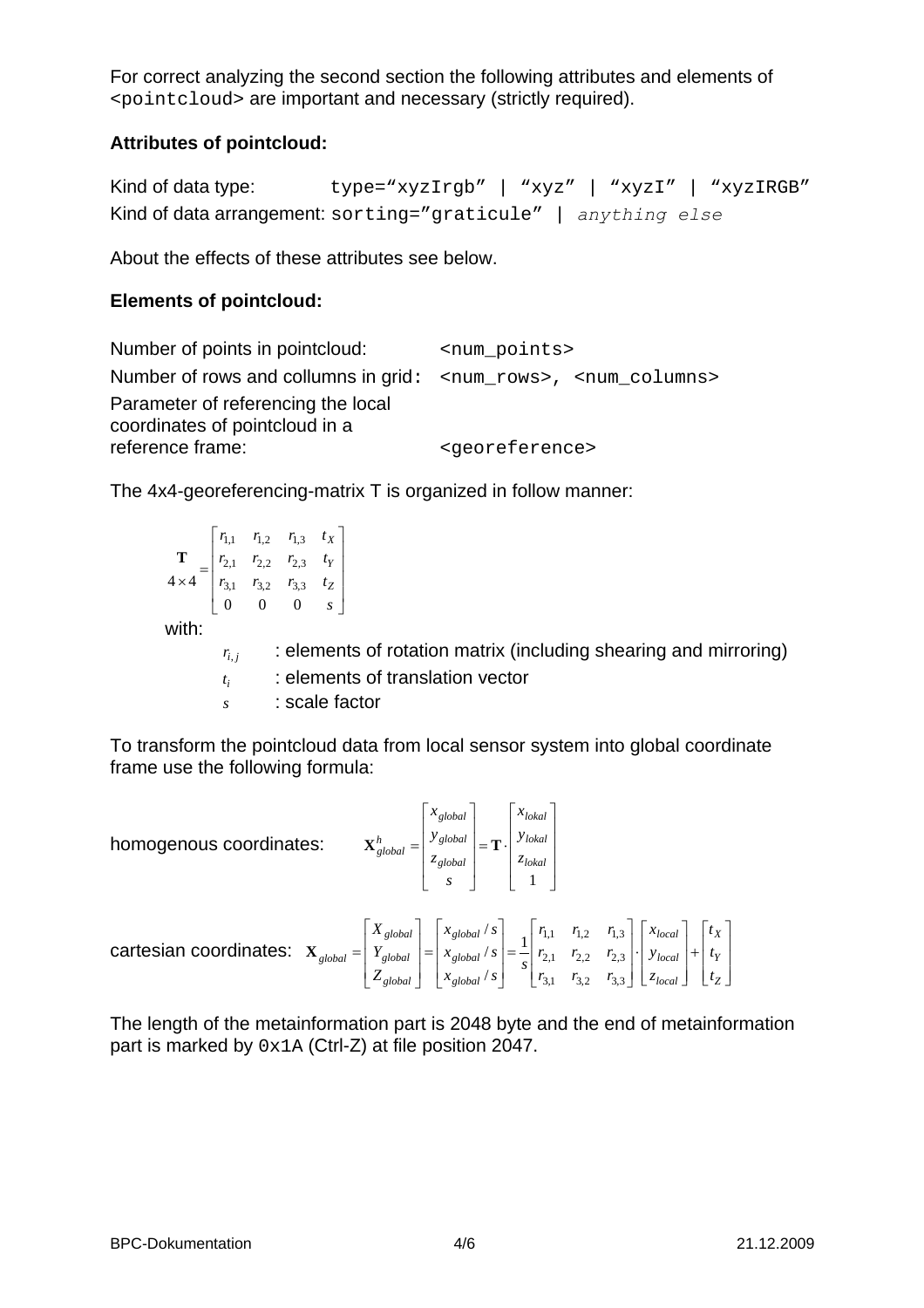#### *2.2 Part pointcloud data*

The arrangement of the data inside of the binary part pointcloud data is appointed by the attribute sorting of the element <pointcloud>. The choice of arrangement is structured ("graticule") or not structured (anything else than "graticule"). The default sorting mode is gridded. Also if the attribute sorting is missing.

If the arrangement is structured the data starts at first row and than inside each row column by column (like the arrangement of an image).

Each point in the data part is defined by one of the following structure (C-stylesyntax) depends on the attribute type of element <pointcloud>:

```
// if data type is "xyzIrgb" 
struct xyzIrgb {
 float x[3]; // cartesian 3D coordinates 4 byte [-1000.0000,1000.0000] 12 byte 
unsigned short I; \frac{1}{10} intensity 16 bit [0,65536] 2 byte
unsigned char rgb[3]; // 24bit-RGB-color 1 byte [0,255] 3 byte
}; 
// if data is type "xyz" 
struct xyz { 
  float x[3]; // cartesian 3D coordinates 4 byte [-1000.0000,1000.0000] 12 byte 
}; 
// if data type is "xyzI" 
// 11 uac.<br>struct xyzI \begin{cases} x[3] \end{cases} float x[3]; // cartesian 3D coordinates 4 byte [-1000.0000,1000.0000] 12 byte 
unsigned short I; \frac{1}{10} // intensity 16 bit [0,65536] 2 byte
} 
// if data type is "xyzIRGB" 
struct xyzIRGB { 
 float x[3]; // cartesian 3D coordinates 4 byte [-1000.0000,1000.0000] 12 byte 
unsigned short I; // intensity 16 bit [0,65536] 2 byte
 unsigned short RGB[3];// 48bit-RGB-color 2 byte [0,65535] 6 byte 
}; 
// float : IEEE-Format 4Byte = 4*8 =32Bit 
// short : 2-byte-integer 
// char : 1-byte-integer
```
The default structure is "struct xyzIrgb". This is used, if the attribute type in <pointcloud>-element is set to"xyzIrgb" or if no type is specified.

In the future different kinds of point-data will be supported.

# **3 Limitations**

- Only one point cloud per file is supported.
- If the point data are arranged in a grid manner with rows and columns, missing points have to be saved as point witch zero information  $\{x[i] = \{0, 0, 0, 0, 0, 0\}$ , rgb[]= $\{0,0,0\}$ , I=0). No gaps in the matrix are allowed.